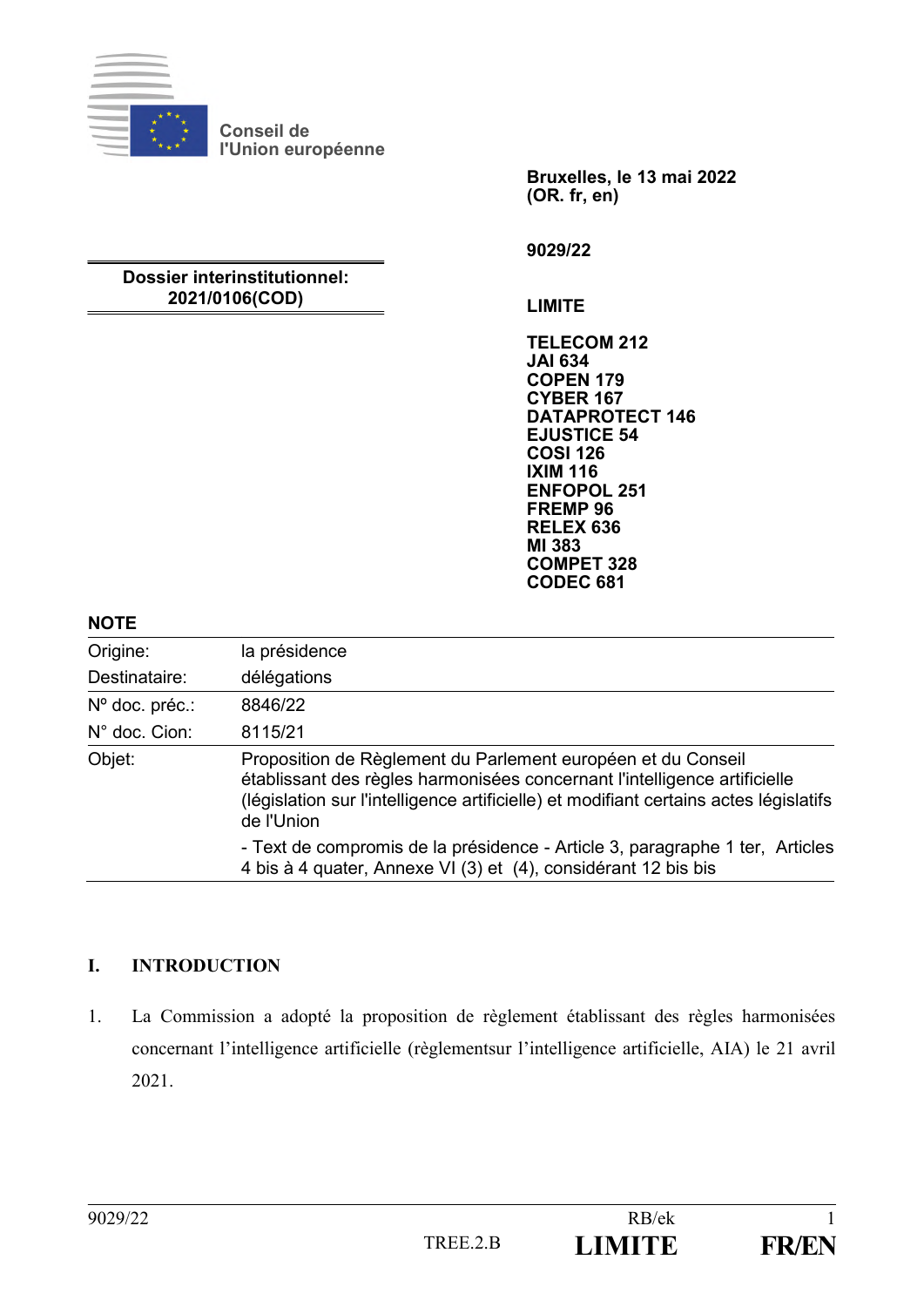- 2. La présidence slovène a rédigé la première proposition de compromis partiel, qui couvre **les articles 1 à 7 et les annexes I à III** de l'AIA proposée. Cette proposition de compromis partiel a été présentée au groupe TELECOM le 30 novembre 2021 par la présidence SI et a fait l'objet d'un examen approfondi lors de la réunion du groupe TELECOM du 11 janvier 2022 sous la présidence française.
- 3. La présidence française a repris les travaux de rédaction au cours desquels elle a terminé ses travaux et a rédigé les parties suivantes de la première proposition de compromis, couvrant **les articles 8 à 15 avec l'annexe IV, les articles 16 à 29, les articles 30 à 39, les articles 40 à 52, les articles 53 à 55 bis, les articles 56 à 62, les articles 58 à 59 bis, les articles 63 à 69 et les articles 70 à 85**. En outre, la présidence française a remanié certaines **dispositions relatives au domaine de la justice et des affaires intérieures** à partir de l'ensemble du projet de règlement, qui ont ensuite été soumises pour examen par les attachés TELECOM et JAI le 7 avril 2022.
- 4. La présidence française a maintenant rédigé une autre partie de la première proposition de compromis, couvrant **l'article 3, paragraphe 1 ter, et les articles 4 bis à 4 quater, ainsi que le considérant 12 bis bis correspondant**, qui figurent à l'annexe du présent document.
- 5. **La présidence française invite les délégations à examiner les propositions de modifications énumérées ci-dessus lors de la réunion du groupe TELECOM du 17 mai 2022**.
- 6. Les modifications apportées au document par rapport à la proposition de la Commission sont soulignées: les ajouts sont signalés par des **caractères gras**, les suppressions sont barrées.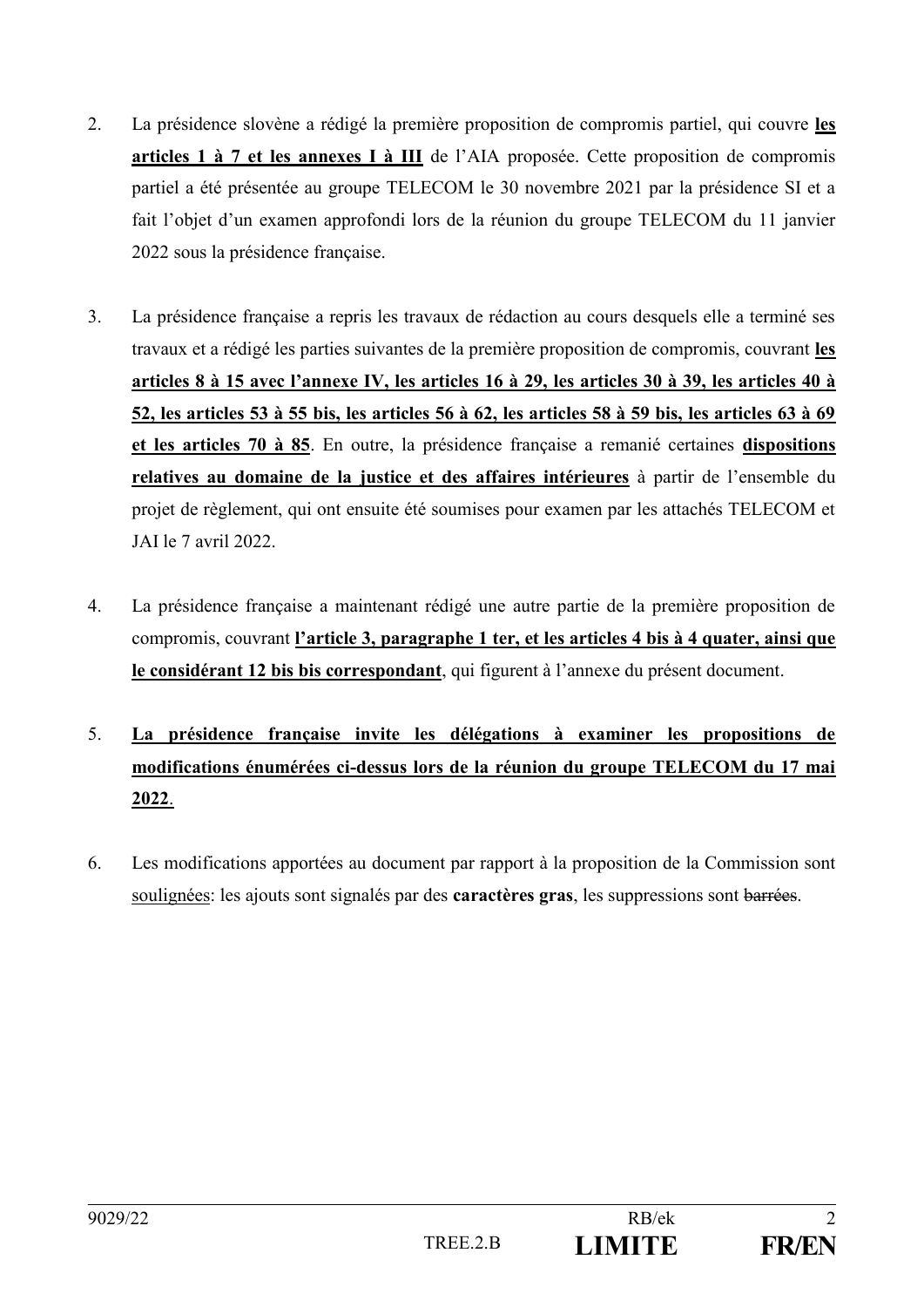# **II. PRINCIPALES MODIFICATIONS**

## 1. **Article 3 — Définitions**

1.1 Le nouvel **article 3, paragraphe 1 ter**, contient une définition d'un système d'IA à « usage général ».

### 2. **Articles 4 bis à 4 quater — Systèmes d'IA à « usage général » (et l'article 55 bis connexe)**

2.1 **Les articles 4 bis à 4 quater** ont été ajoutés pour remplacer **l'article 52 bis** (désormais supprimé), afin de mieux équilibrer les exigences et les obligations entre les fournisseurs de systèmes d'IA à « usage général » et les fournisseurs de systèmes d'IA à haut risque qui peuvent les utiliser. Les conditions de mise sur le marché de l'UE de tels systèmes ont été rendues compatibles avec les objectifs généraux de la proposition d'AIA, les modifications visant à garantir une répartition équitable des responsabilités et des règles équitables tout au long de la chaîne de valeur de l'IA.

2.2 En outre, **l'article 55 bis** a été modifié afin d'exempter les micro, petites et moyennes entreprises des exigences et obligations applicables aux systèmes d'IA à « usage général ».

# 3. **Considérant 12 bis bis**

3.1 Le nouveau **considérant 12 bis bis** a été déplacé depuis le **considérant 70 bis** (désormais supprimé) et a été mis à jour conformément aux dispositions introduites dans les nouveaux **articles 4 bis à 4 quater** ajoutés.

 $\frac{1}{2}$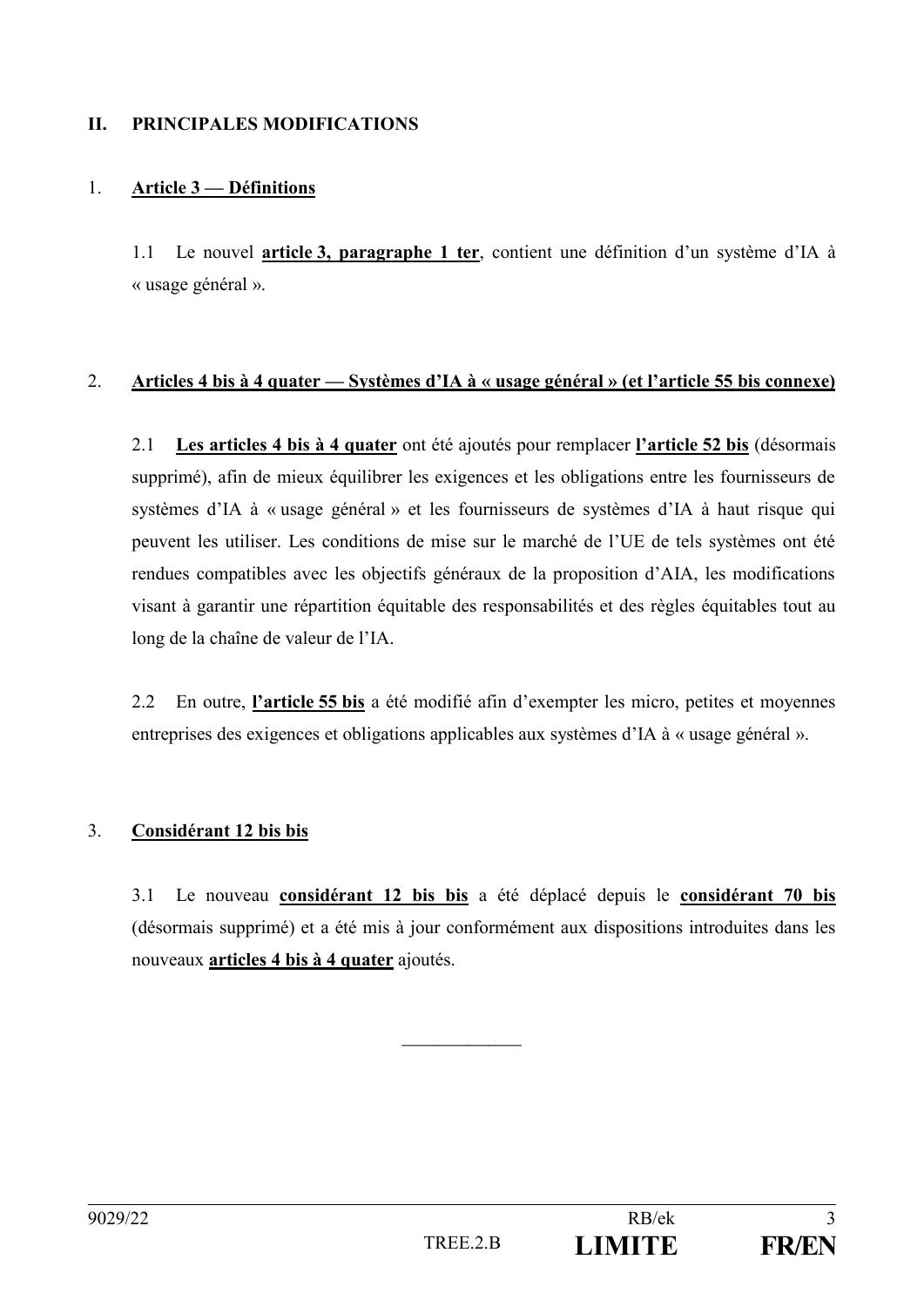## Proposal for a

## **REGULATION OF THE EUROPEAN PARLIAMENT AND OF THE COUNCIL**

### **LAYING DOWN HARMONISED RULES ON ARTIFICIAL INTELLIGENCE (ARTIFICIAL INTELLIGENCE ACT) AND AMENDING CERTAIN UNION LEGISLATIVE ACTS**

**Recital 12aa**

**(12aa) In the light of the nature and complexity of the value chain for AI systems, it is essential to clarify the role of actors who may contribute to the development of AI systems. In particular, it is necessary to clarify that general purpose AI systems are AI systems that are intended by the provider to perform generally applicable functions, such as image/speech recognition, and in a plurality of contexts. Therefore, due to their peculiar nature and in order to ensure a fair sharing of responsibilities along the AI value chain, such systems should be subject to proportionate and tailored requirements and obligations under this Regulation before their placing on the Union market or putting into service. Therefore, the providers of general purpose AI systems, irrespective of whether they may be used as high-risk AI systems as such by other providers or as components of high-risk AI systems, should cooperate, as appropriate, with final providers to enable their compliance with the relevant obligations under this Regulation and with the competent authorities established under this Regulation.**

**\*\*\***

#### *Article 3 Definitions*

**(1b) 'general purpose AI system' means an AI system that - irrespective of the modality in which it is placed on the market or put into service, including as open source software - is intended by the provider to perform generally applicable functions such as image and speech recognition, audio and video generation, pattern detection, question answering, translation and others; a general purpose AI system may be used in a plurality of contexts and be integrated in a plurality of other AI systems;**

**\*\*\***

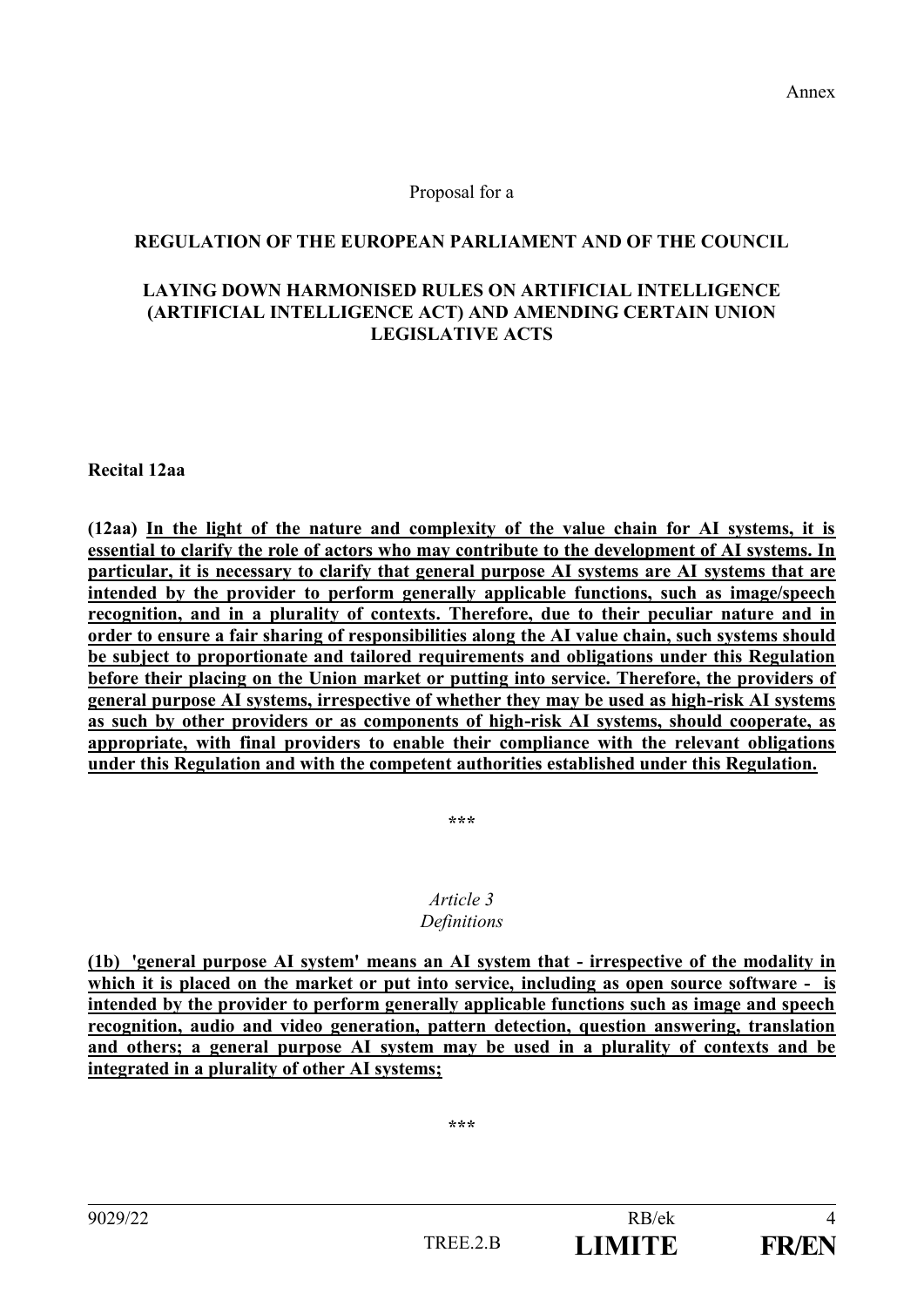# **TITLE IA**

# **GENERAL PURPOSE AI SYSTEMS**

# *Article 4a*

# *Compliance of general purpose AI systems with this Regulation*

- 1. **Without prejudice to Articles 5 and 52 of this Regulation, general purpose AI systems shall only comply with the requirements and obligations set out in Article 4b.**
- 2. **Such requirements and obligations shall apply irrespective of whether the general purpose AI system is placed on the market or put into service as a pre-trained model and whether further fine-tuning of the model is to be performed by the user of the general purpose AI system.**

#### *Article 4b Requirements for general purpose AI systems and obligations for providers of such systems*

- **1. General purpose AI systems which may be used as high risk AI systems or as components of AI high risk systems in the meaning of Article 6, shall comply with the requirements established in Articles, 9, 10, 11, 13(2) and 13(3)(a) to (e) and 15 of this Regulation. When fulfilling those requirements, the generally acknowledged state of the art shall be taken into account, including as reflected in relevant harmonised standards or common specifications.**
- **2. Providers of general purpose AI systems referred to in paragraph 1 shall comply with the obligations set out in Articles 16aa, 16e, 16f, 16g, 16i, 16j, 25, 48 and 61.**
- **3. For the purpose of complying with the obligations set out in Article 16e, providers shall follow the conformity assessment procedure based on internal control set out in Annex VI, points 3 and 4.**
- **4. Providers of such systems shall also keep the technical documentation referred to in Article 11 at the disposal of the national competent authorities for a period ending ten years after the general purpose AI system is placed on the Union market or put into service.**
- **5. Providers of general purpose AI systems shall cooperate with and provide the necessary information to other providers intending to put into service or place such systems on the Union market as high-risk AI systems or as components of high-risk AI systems, with a view to enabling the latter to comply with their obligations under this Regulation. Such cooperation between providers shall preserve, as appropriate, intellectual property rights, and confidential business information or trade secrets.**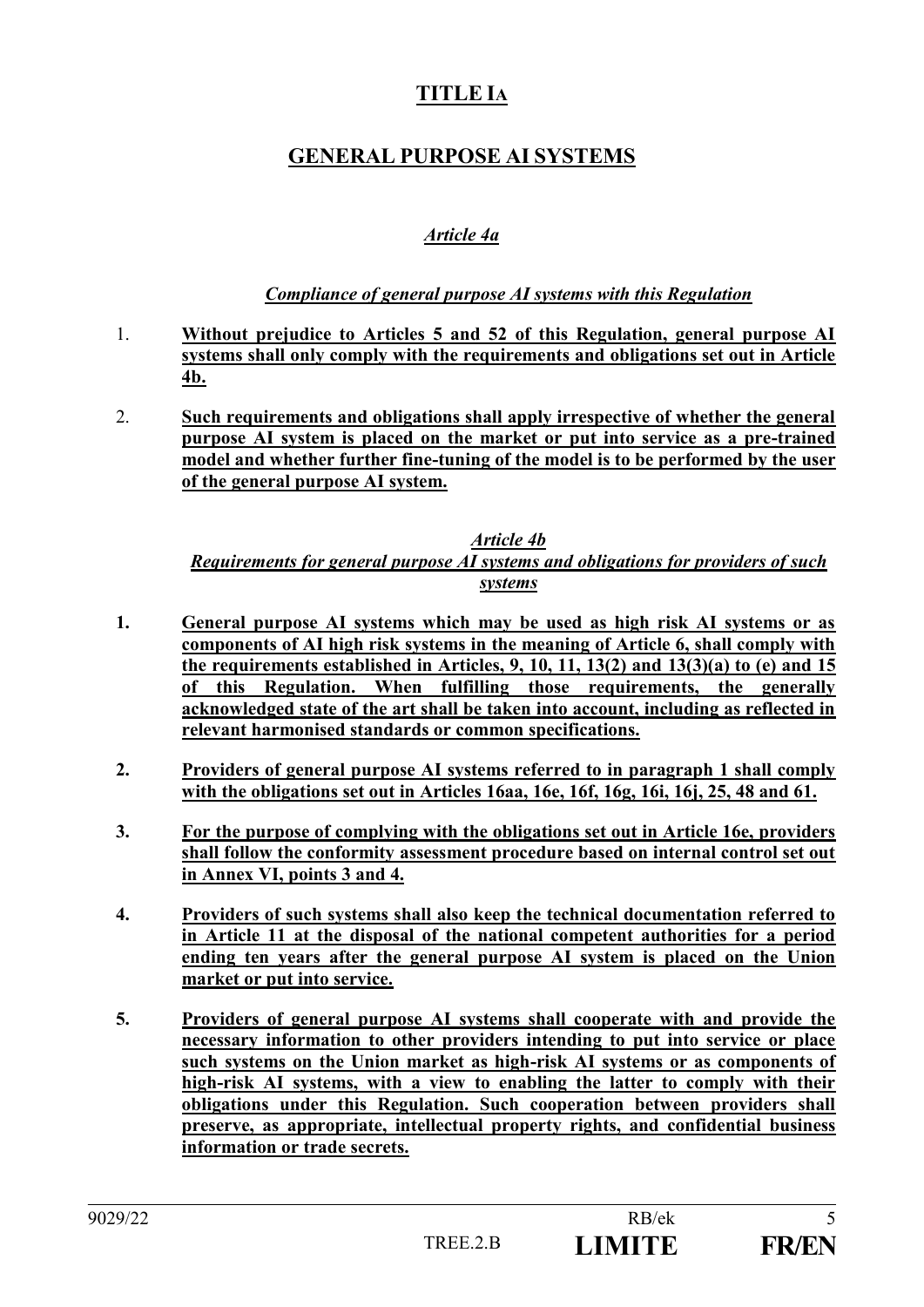**6. In complying with the requirements and obligations referred to in paragraphs 1, 2 and 3:**

**- any reference to the intended purpose shall be understood as referring to possible use of the general purpose AI systems as high risk AI systems or as components of AI high risk systems in the meaning of Article 6;**

**- any reference to the requirements for high-risk AI systems in Chapter II, Title III shall be understood as referring only to the requirements set out in the present Article.**

# *Article 4c Exceptions to Article 4b*

- **1. Article 4b shall not apply when the provider has explicitly excluded any high-risk uses in the instructions of use or information accompanying the general purpose AI system.**
- **2. Such exclusion shall be made in good faith and shall not be deemed justified if the provider has sufficient reasons to consider that the system may be misused.**
- **3. When the provider detects or is informed about statistically significant trends of market misuse, they shall take all necessary measures to prevent further such misuse.**

\*\*\*

# *Article 52a*

# *General purpose AI systems*

- **1. The placing on the market, putting into service or use of general purpose AI systems shall not, by themselves only, make those systems subject to the provisions of this Regulation.**
- **2. Any person who places on the market or puts into service under its own name or trademark or uses a general purpose AI system made available on the market or put into service for an intended purpose that makes it subject to the provisions of this Regulation shall be considered the provider of the AI system subject to the provisions of this Regulation.**
- **3. Paragraph 2 shall apply, mutatis mutandis, to any person who integrates a general purpose AI system made available on the market, with or without modifying it, into an AI system whose intended purpose makes it subject to the provisions of this Regulation.**